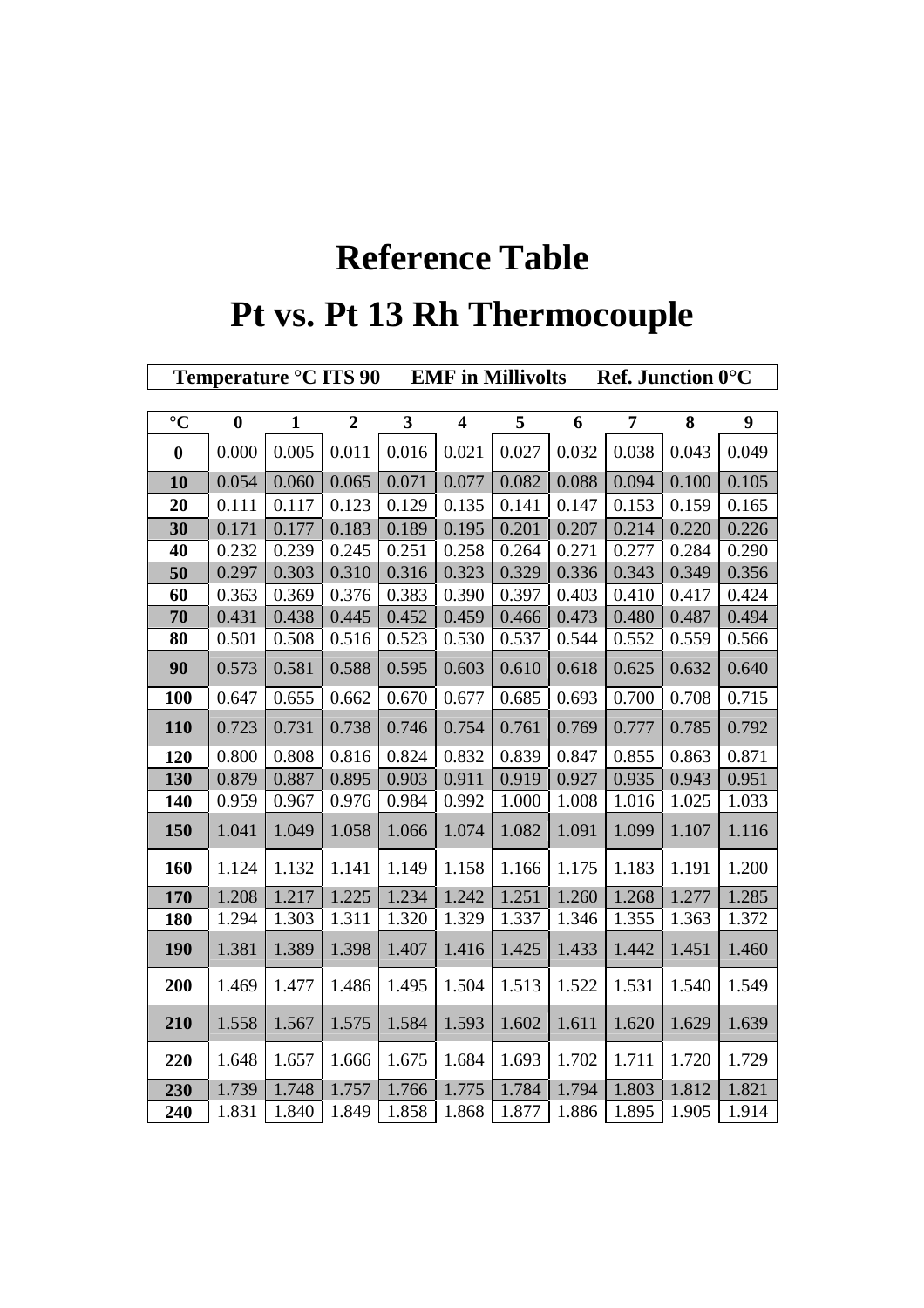| 250        | 1.923          | 1.933          | 1.942          | 1.951          | 1.961          | 1.970          | 1.980          | 1.989          | 1.998          | 2.008          |
|------------|----------------|----------------|----------------|----------------|----------------|----------------|----------------|----------------|----------------|----------------|
| 260        | 2.017          | 2.027          | 2.036          | 2.046          | 2.055          | 2.064          | 2.074          | 2.083          | 2.093          | 2.102          |
| 270        | 2.112          | 2.121          | 2.131          | 2.140          | 2.150          | 2.159          | 2.169          | 2.179          | 2.188          | 2.198          |
| 280        | 2.207          | 2.217          | 2.226          | 2.236          | 2.246          | 2.255          | 2.265          | 2.275          | 2.284          | 2.294          |
| 290        | 2.304          | 2.313          | 2.323          | 2.333          | 2.342          | 2.352          | 2.362          | 2.371          | 2.381          | 2.391          |
| 300        | 2.401          | 2.410          | 2.420          | 2.430          | 2.440          | 2.449          | 2.459          | 2.469          | 2.479          | 2.488          |
| 310        | 2.498          | 2.508          | 2.518          | 2.528          | 2.538          | 2.547          | 2.557          | 2.567          | 2.577          | 2.587          |
| 320        | 2.597          | 2.607          | 2.617          | 2.626          | 2.636          | 2.646          | 2.656          | 2.666          | 2.676          | 2.686          |
| 330        | 2.696          | 2.706          | 2.716          | 2.726          | 2.736          | 2.746          | 2.756          | 2.766          | 2.776          | 2.786          |
| 340        | 2.796          | 2.806          | 2.816          | 2.826          | 2.836          | 2.846          | 2.856          | 2.866          | 2.876          | 2.886          |
| 350        | 2.896          | 2.906          | 2.916          | 2.926          | 2.937          | 2.947          | 2.957          | 2.967          | 2.977          | 2.987          |
| 360        | 2.997          | 3.007          | 3.018          | 3.028          | 3.038          | 3.048          | 3.058          | 3.068          | 3.079          | 3.089          |
| 370        | 3.099          | 3.109          | 3.119          | 3.130          | 3.140          | 3.150          | 3.160          | 3.171          | 3.181          | 3.191          |
| 380        | 3.201          | 3.212          | 3.222          | 3.232          | 3.242          | 3.253          | 3.263          | 3.273          | 3.284          | 3.294          |
| 390        | 3.304          | 3.315          | 3.325          | 3.335          | 3.346          | 3.356          | 3.366          | 3.377          | 3.387          | 3.397          |
| 400        | 3.408          | 3.418          | 3.428          | 3.439          | 3.449          | 3.460          | 3.470          | 3.480          | 3.491          | 3.501          |
| 410        | 3.512          | 3.522          | 3.533          | 3.543          | 3.553          | 3.564          | 3.574          | 3.585          | 3.959          | 3.606          |
| 420        | 3.616          | 3.627          | 3.637          | 3.648          | 3.658          | 3.669          | 3.679          | 3.690          | 3.700          | 3.711          |
| 430        | 3.721          | 3.732          | 3.742          | 3.753          | 3.764          | 3.774          | 3.785          | 3.795          | 3.806          | 3.816          |
| 440        | 3.827          | 3.838          | 3.848          | 3.859          | 3.869          | 3.880          | 3.891          | 3.901          | 3.912          | 3.922          |
| 450        | 3.933          | 3.944          | 3.954          | 3.965          | 3.976          | 3.986          | 3.997          | 4.008          | 4.018          | 4.029          |
| 460        | 4.040          | 4.050          | 4.061          | 4.072          | 4.083          | 4.093          | 4.104          | 4.115          | 4.125          | 4.136          |
| 470        | 4.147          | 4.158          | 4.168          | 4.179          | 4.190          | 4.201          | 4.211          | 4.222          | 4.233          | 4.244          |
| 480        | 4.255          | 4.265          | 4.276          | 4.287          | 4.298          | 4.309          | 4.319          | 4.330          | 4.341          | 4.352          |
| 490        | 4.363          | 4.373          |                | 4.384 4.395    | 4.406          |                | $4.417$ 4.428  | 4.439          | 4.450          | 4.460          |
| 500        | 4.471          | 4.482          | 4.493          | 4.504          | 4.515          | 4.526          | 4.537          | 4.548          | 4.559          | 4.569          |
| 510        | 4.580          | 4.591          | 4.602          | 4.613          | 4.624          | 4.635          | 4.646          | 4.657          | 6.668          | 4.679          |
| 520        | 4.690          | 4.701          | 4.712          | 4.723          | 4.734          | 4.745          | 4.756          | 4.767          | 4.778          | 4.789          |
| 530        | 4.800          | 4.811          | 4.822          | 4.833          | 4.844          | 4.855          | 4.866          | 4.877          | 4.888          | 4.899          |
| 540        | 4.910          | 4.922          | 4.933          | 4.944          | 4.955          | 4.966          | 4.977          | 4.988          | 4.999          | 5.010          |
| 550        | 5.021          | 5.033          | 5.044          | 5.055          | 5.066          | 5.077          | 5.088          | 5.099          | 5.111          | 5.122          |
| 560<br>570 | 5.133<br>5.245 | 5.144<br>5.256 | 5.155<br>5.267 | 5.166<br>5.279 | 5.178<br>5.290 | 5.189<br>5.301 | 5.200<br>5.312 | 5.211<br>5.323 | 5.222<br>5.335 | 5.234<br>5.346 |
|            |                |                |                |                |                |                |                |                |                |                |
| 580        | 5.357          | 5.368          | 5.380          | 5.391          | 5.402          | 5.414          | 5.425          | 5.436          | 5.448          | 5.459          |
| 590        | 5.470          | 5.481          | 5.493          | 5.504          | 5.515          | 5.527          | 5.538          | 5.549          | 5.561          | 5.572          |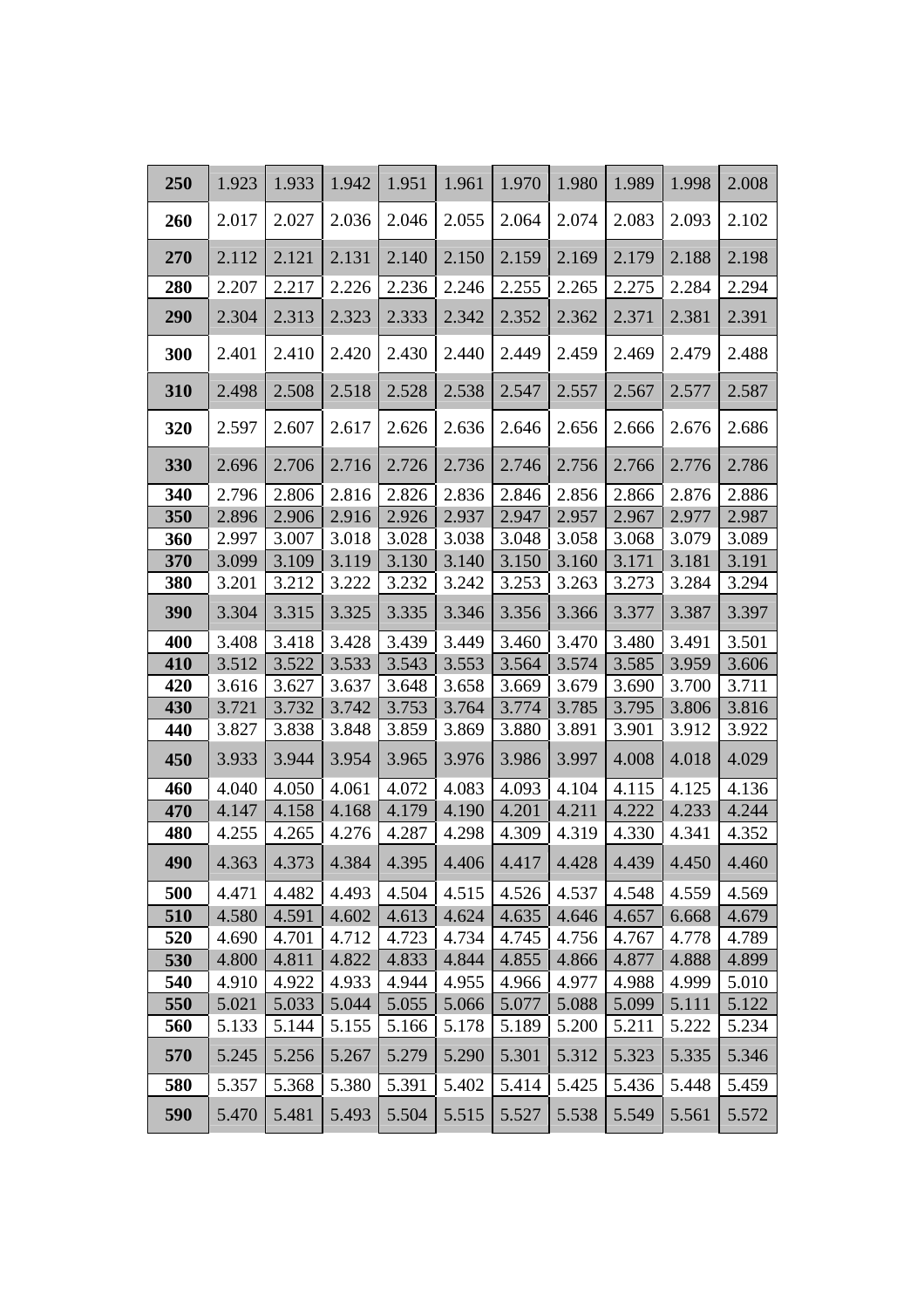| 600 | 5.583 | 5.595 | 5.606 | 5.618                | 5.629 | 5.640 | 5.652                | 5.663 | 5.674  | 5.686  |
|-----|-------|-------|-------|----------------------|-------|-------|----------------------|-------|--------|--------|
| 610 | 5.697 | 5.709 | 5.720 | 5.731                | 5.743 | 5.754 | 5.766                | 5.777 | 5.789  | 5.800  |
| 620 | 5.812 | 5.823 | 5.834 | 5.846                | 5.857 | 5.869 | 5.880                | 5.892 | 5.903  | 5.915  |
| 630 | 5.926 | 5.938 | 5.949 | 5.961                | 5.972 | 5.984 | 5.995                | 6.007 | 6.018  | 6.030  |
| 640 | 6.041 | 6.053 | 6.065 | 6.076                | 6.088 | 6.099 | 6.111                | 6.122 | 6.134  | 6.146  |
| 650 | 6.157 | 6.169 | 6.180 | 6.192                | 6.204 | 6.215 | 6.227                | 6.238 | 6.250  | 6.262  |
| 660 | 6.273 | 6.285 | 6.297 | 6.308                | 6.320 | 6.332 | 6.343                | 6.355 | 6.367  | 6.378  |
| 670 | 6.390 | 6.402 | 6.413 | 6.425                | 6.437 | 6.448 | 6.460                | 6.472 | 6.484  | 6.495  |
| 680 | 6.507 | 6.519 | 6.531 | 6.542                | 6.554 | 6.566 | 6.578                | 6.589 | 6.601  | 6.613  |
| 690 | 6.625 | 6.636 | 6.648 | 6.660                | 6.672 | 6.684 | 6.695                | 6.707 | 6.719  | 6.731  |
| 700 | 6.743 | 6.755 | 6.766 | 6.778                | 6.790 | 6.802 | 6.814                | 6.826 | 6.838  | 6.849  |
| 710 | 6.861 | 6.873 | 6.885 | 6.897                | 6.909 | 6.921 | 6.933                | 6.945 | 6.956  | 6.968  |
| 720 | 6.980 | 6.992 | 7.004 | 7.016                | 7.028 | 7.040 | 7.052                | 7.064 | 7.076  | 7.088  |
| 730 | 7.100 | 7.112 | 7.124 | 7.136                | 7.148 | 7.160 | 7.172                | 7.184 | 7.196  | 7.208  |
| 740 | 7.220 | 7.232 | 7.244 | 7.256                | 7.268 | 7.280 | 7.292                | 7.304 | 7.316  | 7.328  |
| 750 | 7.340 | 7.352 | 7.364 | 7.376                | 7.389 | 7.401 | 7.413                | 7.425 | 7.437  | 7.449  |
| 760 | 7.461 | 7.473 | 7.485 | 7.498                | 7.510 | 7.522 | 7.534                | 7.546 | 7.558  | 7.570  |
| 770 | 7.583 | 7.595 | 7.607 | 7.619                | 7.631 | 7.644 | 7.656                | 7.668 | 7.680  | 7.692  |
| 780 | 7.705 | 7.717 | 7.729 | 7.741                | 7.753 | 7.766 | 7.778                | 7.790 | 7.802  | 7.815  |
| 790 | 7.827 | 7.839 | 7.851 | 7.864                | 7.876 | 7.888 | 7.901                | 7.913 | 7.925  | 7.938  |
| 800 | 7.950 | 7.962 | 7.974 | 7.987                | 7.999 | 8.011 | 8.024                | 8.036 | 8.048  | 8.061  |
| 810 | 8.073 | 8.086 | 8.098 | 8.110                | 8.123 | 8.135 | 8.147                | 8.160 | 8.172  | 8.185  |
| 820 | 8.197 | 8.209 | 8.222 | 8.234                | 8.247 | 8.259 | 8.272                | 8.284 | 8.296  | 8.309  |
| 830 | 8.321 | 8.334 | 8.346 | 8.359                | 8.371 | 8.384 | 8.396                | 8.409 | 8.421  | 8.434  |
| 840 | 8.446 | 8.459 | 8.471 | 8.484                | 8.496 | 8.509 | 8.521                | 8.534 | 8.546  | 8.559  |
| 850 | 8.571 | 8.584 | 8.597 | 8.609                | 8.622 | 8.634 | 8.647                | 8.659 | 8.672  | 8.685  |
| 860 | 8.697 | 8.710 | 8.722 | 8.735                | 8.748 | 8.760 | 8.773                | 8.785 | 8.798  | 8.811  |
| 870 | 8.823 | 8.836 | 8.849 | 8.861                | 8.874 | 8.887 | 8.899                | 8.912 | 8.925  | 8.937  |
| 880 | 8.950 | 8.963 | 8.975 | 8.988                | 9.001 | 9.014 | 9.026                | 9.039 | 9.052  | 9.065  |
| 890 | 9.077 | 9.090 | 9.103 | 9.115                | 9.128 | 9.141 | 9.154                | 9.167 | 9.179  | 9.192  |
| 900 | 9.205 | 9.218 | 9.230 | 9.243                | 9.256 | 9.269 | 9.282                | 9.294 | 9.307  | 9.320  |
| 910 | 9.333 | 9.346 | 9.359 | 9.371                | 9.384 | 9.397 | 9.410                | 9.423 | 9.436  | 9.449  |
| 920 | 9.461 | 9.474 | 9.487 | 9.500                | 9.513 | 9.526 | 9.539                | 9.552 | 9.565  | 9.578  |
| 930 | 9.590 | 9.603 | 9.616 | 9.629                | 9.642 | 9.655 | 9.668                | 9.681 | 9.694  | 9.707  |
| 940 | 9.720 | 9.733 | 9.746 | 9.759                | 9.772 | 9.785 | 9.798                | 9.811 | 9.824  | 9.837  |
| 950 | 9.850 | 9.863 | 9.876 | 9.889                | 9.902 | 9.915 | 9.928                | 9.941 | 9.954  | 9.967  |
| 960 | 9.980 | 9.993 |       | 10.006 10.019 10.032 |       |       | 10.046 10.059 10.072 |       | 10.085 | 10.098 |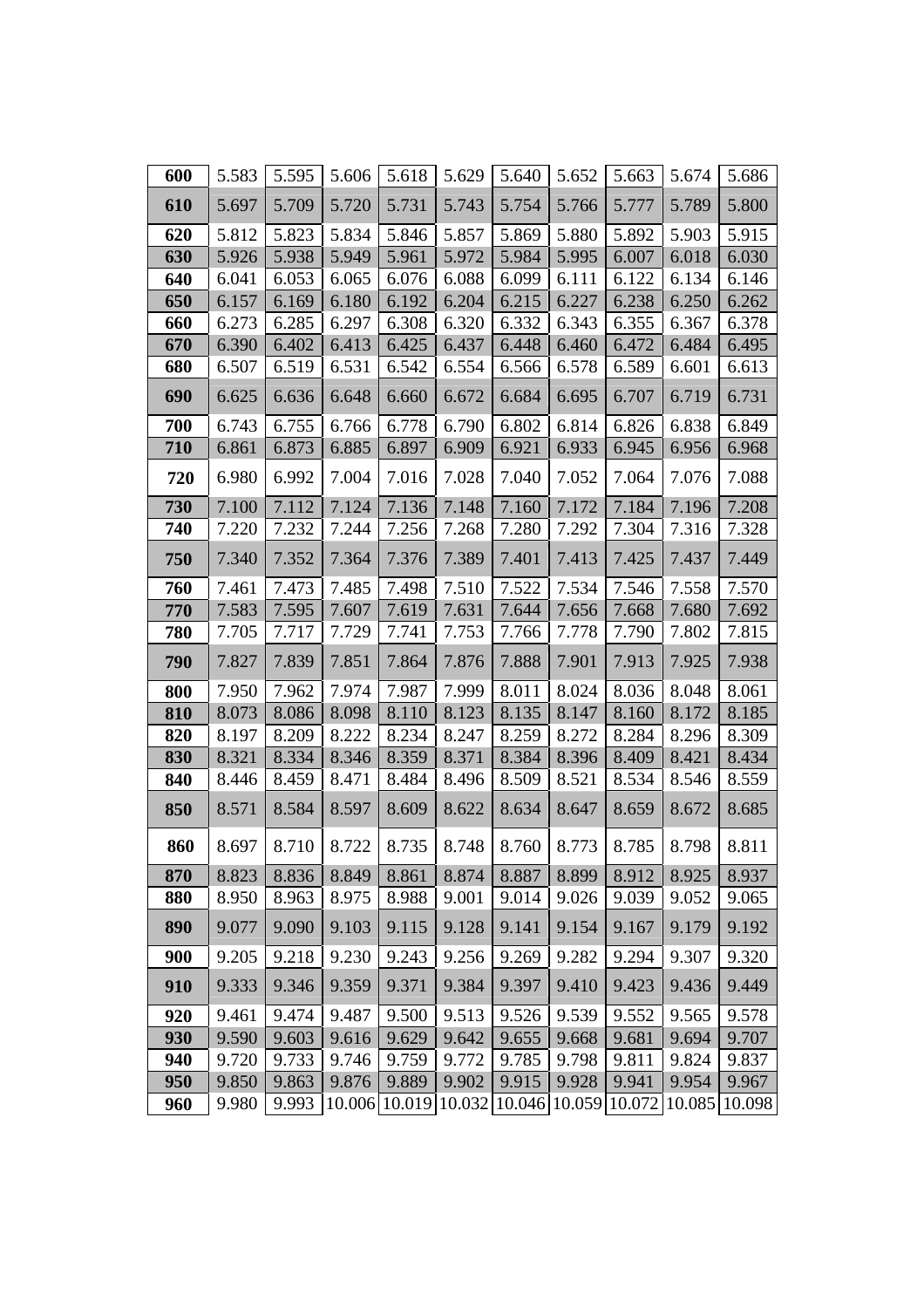| 970         |                 | 10.111   10.124   10.137   10.150   10.163   10.177   10.190   10.203   10.216   10.229                                                                                 |  |  |                      |        |
|-------------|-----------------|-------------------------------------------------------------------------------------------------------------------------------------------------------------------------|--|--|----------------------|--------|
| 980         |                 | 10.242 10.255 10.269 10.282 10.295 10.308 10.321 10.334 10.348 10.361                                                                                                   |  |  |                      |        |
| 990         | 10.374 10.387   | 10.400 10.413 10.427 10.440 10.453 10.466 10.480 10.493                                                                                                                 |  |  |                      |        |
| 1000        |                 | 10.506 10.519 10.532 10.546 10.559 10.572 10.585 10.599 10.612 10.625                                                                                                   |  |  |                      |        |
| 1010        |                 | 10.638 10.652 10.665 10.678 10.692 10.705 10.718 10.732 10.745 10.758                                                                                                   |  |  |                      |        |
| 1020        |                 | $10.771 10.785 10.798 10.811 10.825 10.838 10.851 10.865 10.878 10.891$                                                                                                 |  |  |                      |        |
| 1030        |                 | 10.905 10.918 10.932 10.945 10.958 10.972 10.985 10.998 11.012 11.025                                                                                                   |  |  |                      |        |
| 1040        |                 | $11.039 11.052 11.065 11.079 11.092 11.106 11.119 11.132 11.146 11.159$                                                                                                 |  |  |                      |        |
| 1050        |                 | 11.173 11.186 11.200 11.213 11.227 11.240 11.253 11.267 11.280 11.294                                                                                                   |  |  |                      |        |
| <b>1060</b> |                 | $11.307 11.321 11.334 11.348 11.361 11.375 11.388 11.402 11.415 11.429$                                                                                                 |  |  |                      |        |
| 1070        |                 | 11.442 11.456 11.469 11.483 11.496 11.510 11.524 11.537 11.551 11.564                                                                                                   |  |  |                      |        |
| 1080        |                 | 11.578 11.591 11.605 11.618 11.632 11.646 11.659 11.673 11.686 11.700                                                                                                   |  |  |                      |        |
| 1090        |                 | 11.714 11.727 11.741 11.754 11.768 11.782 11.795 11.809 11.822 11.836                                                                                                   |  |  |                      |        |
| 1100        |                 | 11.850 11.863 11.877 11.891 11.904 11.918 11.931 11.945 11.959 11.972                                                                                                   |  |  |                      |        |
| 1110        |                 | 11.986 12.000 12.013 12.027 12.041 12.054 12.068 12.082 12.096 12.109                                                                                                   |  |  |                      |        |
| 1120        |                 | 12.123   12.137   12.150   12.164   12.178   12.191   12.205   12.219   12.233   12.246                                                                                 |  |  |                      |        |
| 1130        |                 | 12.260 12.274 12.288 12.301 12.315 12.329 12.342 12.356 12.370 12.384                                                                                                   |  |  |                      |        |
| 1140        |                 | 12.398 12.411 12.425 12.439 12.453 12.466 12.480 12.494 12.508 12.521                                                                                                   |  |  |                      |        |
| 1150        |                 | 12.535   12.549   12.563   12.577   12.590   12.604   12.618   12.632   12.646   12.659                                                                                 |  |  |                      |        |
| 1160        |                 | 12.673 12.687 12.701 12.715 12.729 12.742 12.756 12.770 12.784 12.798                                                                                                   |  |  |                      |        |
| 1170        |                 | 12.812  12.825  12.839  12.853  12.867  12.881  12.895  12.909  12.922  12.936                                                                                          |  |  |                      |        |
| <b>1180</b> |                 | 12.950 12.964 12.978 12.992 13.006 13.019 13.033 13.047 13.061 13.075                                                                                                   |  |  |                      |        |
| 1190        |                 | 13.089 13.103 13.117 13.131 13.145 13.158 13.172 13.186 13.200 13.214                                                                                                   |  |  |                      |        |
| 1200        |                 | 13.228   13.242   13.256   13.270   13.284   13.298   13.312   13.325   13.339   13.353                                                                                 |  |  |                      |        |
| 1210        |                 | 13.367  13.381  13.395  13.409  13.423  13.437  13.451  13.465  13.479  13.493                                                                                          |  |  |                      |        |
| 1220        |                 | $\left[13.507\right]$ $\left[13.521\right]$ $13.535$ $\left[13.549\right]$ $13.563$ $\left[13.577\right]$ $13.590$ $\left[13.604\right]$ $13.618$ $\left[13.632\right]$ |  |  |                      |        |
| 1230        |                 | 13.646 13.660 13.674 13.688 13.702 13.716 13.730 13.744 13.758 13.772                                                                                                   |  |  |                      |        |
| 1240        |                 | 13.786 13.800 13.814 13.828 13.842 13.856 13.870 13.884 13.898 13.912                                                                                                   |  |  |                      |        |
| 1250        |                 | 13.926 13.940 13.954 13.968 13.982 13.996 14.010 14.024 14.038 14.052                                                                                                   |  |  |                      |        |
| <b>1260</b> | 14.066 14.081   | 14.095   14.109   14.123   14.137   14.151   14.165   14.179   14.193                                                                                                   |  |  |                      |        |
| 1270        | 14.207   14.221 | 14.235 14.249 14.263 14.277 14.291                                                                                                                                      |  |  | 14.305 14.319 14.333 |        |
| 1280        |                 | 14.347   14.361   14.375   14.390   14.404   14.418   14.432   14.446   14.460   14.474                                                                                 |  |  |                      |        |
| 1290        |                 | 14.488 14.502 14.516 14.530 14.544 14.558 14.572 14.586 14.601                                                                                                          |  |  |                      | 14.615 |
| 1300        |                 | 14.629 14.643 14.657 14.671 14.685 14.699 14.713 14.727 14.741 14.755                                                                                                   |  |  |                      |        |
| 1310        | 14.770 14.784   | 14.798 14.812 14.826 14.840 14.854 14.868 14.882                                                                                                                        |  |  |                      | 14.896 |
| 1320        |                 | 14.911   14.925   14.939   14.953   14.967   14.981   14.995   15.009   15.023   15.037                                                                                 |  |  |                      |        |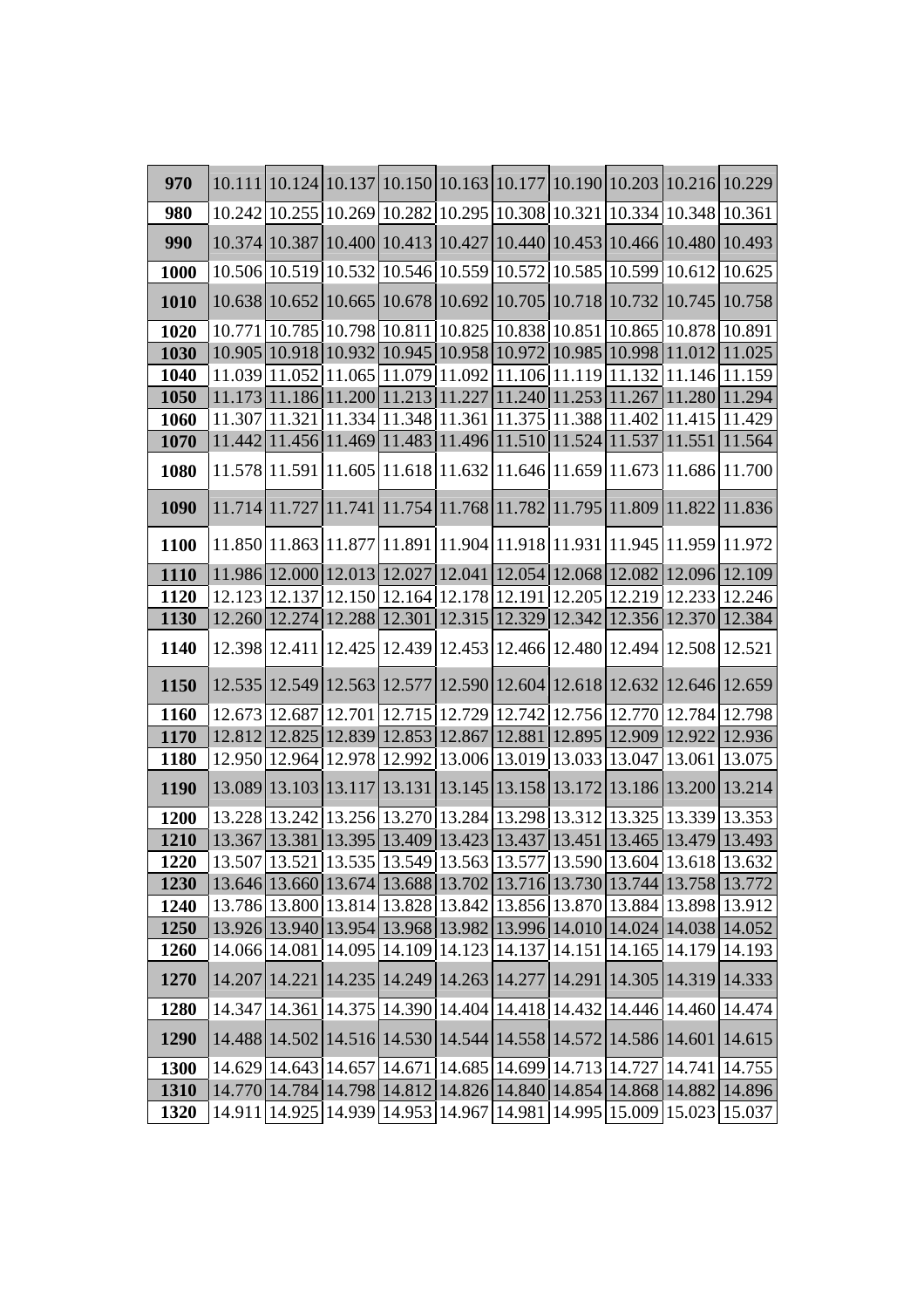| 1330        |        |                 |                                                                                         |  |  | 15.052 15.066 15.080 15.094 15.108 15.122 15.136 15.150 15.164 15.179                                                           |
|-------------|--------|-----------------|-----------------------------------------------------------------------------------------|--|--|---------------------------------------------------------------------------------------------------------------------------------|
| 1340        |        |                 | 15.193 15.207 15.221 15.235 15.249 15.263 15.277 15.291 15.306 15.320                   |  |  |                                                                                                                                 |
| 1350        |        |                 | 15.334 15.348 15.362 15.376 15.390 15.404 15.419 15.433 15.447 15.461                   |  |  |                                                                                                                                 |
| 1360        |        |                 | 15.475   15.489   15.503   15.517   15.532   15.546   15.560   15.574   15.588   15.602 |  |  |                                                                                                                                 |
| 1370        |        |                 | 15.616 15.630 15.645 15.659 15.673 15.687 15.701 15.715 15.729 15.743                   |  |  |                                                                                                                                 |
| 1380        |        | 15.758 15.772   | 15.786 15.800 15.814 15.828 15.842 15.856 15.871                                        |  |  | 15.885                                                                                                                          |
| 1390        |        |                 | 15.899 15.913 15.927 15.941 15.955 15.969 15.984 15.998 16.012                          |  |  | 16.026                                                                                                                          |
| 1400        |        |                 | 16.040 16.054 16.068 16.082 16.097 16.111 16.125 16.139 16.153 16.167                   |  |  |                                                                                                                                 |
| <b>1410</b> |        |                 | 16.181   16.196   16.210   16.224   16.238   16.252   16.266   16.280   16.294   16.309 |  |  |                                                                                                                                 |
| 1420        |        |                 | 16.323   16.337   16.351   16.365   16.379   16.393   16.407   16.422   16.436   16.450 |  |  |                                                                                                                                 |
| 1430        |        |                 | 16.464 16.478 16.492 16.506 16.520 16.534 16.549 16.563 16.577                          |  |  | 16.591                                                                                                                          |
| 1440        |        |                 | 16.605   16.619   16.633   16.647   16.662   16.676   16.690   16.704   16.718   16.732 |  |  |                                                                                                                                 |
| 1450        |        |                 | 16.746 16.760 16.774 16.789 16.803 16.817 16.831 16.845 16.859 16.873                   |  |  |                                                                                                                                 |
| <b>1460</b> |        |                 |                                                                                         |  |  | 16.887 16.901 16.915 16.930 16.944 16.958 16.972 16.986 17.000 17.014                                                           |
| 1470        |        |                 | 17.028 17.042 17.056 17.071 17.085 17.099 17.113 17.127 17.141 17.155                   |  |  |                                                                                                                                 |
| 1480        |        |                 | 17.169 17.183 17.197 17.211 17.225 17.240 17.254 17.268 17.282                          |  |  | 17.296                                                                                                                          |
| 1490        |        |                 | 17.310 17.324 17.338 17.352 17.366 17.380 17.394 17.408 17.423 17.437                   |  |  |                                                                                                                                 |
| <b>1500</b> |        |                 | 17.451   17.465   17.479   17.493   17.407   17.521   17.535   17.549   17.563   17.577 |  |  |                                                                                                                                 |
| 1510        |        |                 | 17.591 17.605 17.619 17.633 17.647 17.661 17.676 17.690 17.704 17.718                   |  |  |                                                                                                                                 |
| 1520        |        |                 | 17.732 17.746 17.760 17.774 17.788 17.802 17.816 17.830 17.844 17.858                   |  |  |                                                                                                                                 |
| 1530        |        |                 |                                                                                         |  |  | 17.872 17.886 17.900 17.914 17.928 17.942 17.956 17.970 17.984 17.998                                                           |
| 1540        |        |                 |                                                                                         |  |  | 18.012 18.026 18.040 18.054 18.068 18.082 18.096 18.110 18.124 18.138                                                           |
| 1550        |        |                 | 18.152 18.166 18.180 18.194 18.208 18.222 18.236 18.250 18.264 18.278                   |  |  |                                                                                                                                 |
| 1560        |        |                 | 18.292 18.306 18.320 18.334 18.348 18.362 18.376 18.390 18.404 18.417                   |  |  |                                                                                                                                 |
| 1570        |        |                 | 18.431   18.445   18.459   18.473   18.487   18.501   18.515   18.529   18.543   18.557 |  |  |                                                                                                                                 |
| 1580        |        |                 |                                                                                         |  |  | 18.571   18.585   18.599   18.613   18.627   18.640   18.654   18.668   18.682   18.696                                         |
| <b>1590</b> |        |                 | 18.710 18.724 18.738 18.752 18.766 18.780 18.793 18.807 18.821                          |  |  | 18.835                                                                                                                          |
| 1600        |        |                 | 18.849 18.863 18.877 18.891 18.904 18.918 18.932 18.946 18.960 18.974                   |  |  |                                                                                                                                 |
| <b>1610</b> |        |                 |                                                                                         |  |  | $\left[18.988\right 19.002\left 19.015\right 19.029\left 19.043\right 19.057\left 19.071\right 19.085\left 19.098\right 19.112$ |
| 1620        |        |                 |                                                                                         |  |  | 19.126 19.140 19.154 19.168 19.181 19.195 19.209 19.223 19.237 19.250                                                           |
| 1630        |        |                 | 19.264 19.278 19.292 19.306 19.319 19.333 19.347 19.361 19.375 19.388                   |  |  |                                                                                                                                 |
| 1640        |        |                 |                                                                                         |  |  | 19.402 19.416 19.430 19.444 19.457 19.471 19.485 19.499 19.512 19.526                                                           |
| 1650        |        |                 | 19.540 19.554 19.567 19.581 19.595 19.609 19.622 19.636 19.650                          |  |  | 19.663                                                                                                                          |
| 1660        |        | 19.677   19.691 | 19.705   19.718   19.732   19.746   19.759   19.773   19.787                            |  |  | 19.800                                                                                                                          |
| 1670        |        |                 | 19.814 19.828 19.841 19.855 19.869 19.882 19.896 19.910 19.923                          |  |  | 19.937                                                                                                                          |
| 1680        | 19.951 |                 | 19.964 19.978 19.992 20.005 20.019 20.032 20.046 20.060 20.073                          |  |  |                                                                                                                                 |
| 1690        | 20.087 |                 | 20.100 20.114 20.127 20.141 20.154 20.168 20.181 20.195                                 |  |  | 20.208                                                                                                                          |
| 1700        |        |                 |                                                                                         |  |  | 20.222 20.235 20.249 20.262 20.275 20.289 20.302 20.316 20.329 20.342                                                           |
| 1710        |        |                 | 20.356 20.369 20.382 20.396 20.409 20.422 20.436 20.449 20.462 20.475                   |  |  |                                                                                                                                 |
| 1720        |        |                 |                                                                                         |  |  | 20.488 20.502 20.515 20.528 20.541 20.554 20.567 20.581 20.594 20.607                                                           |